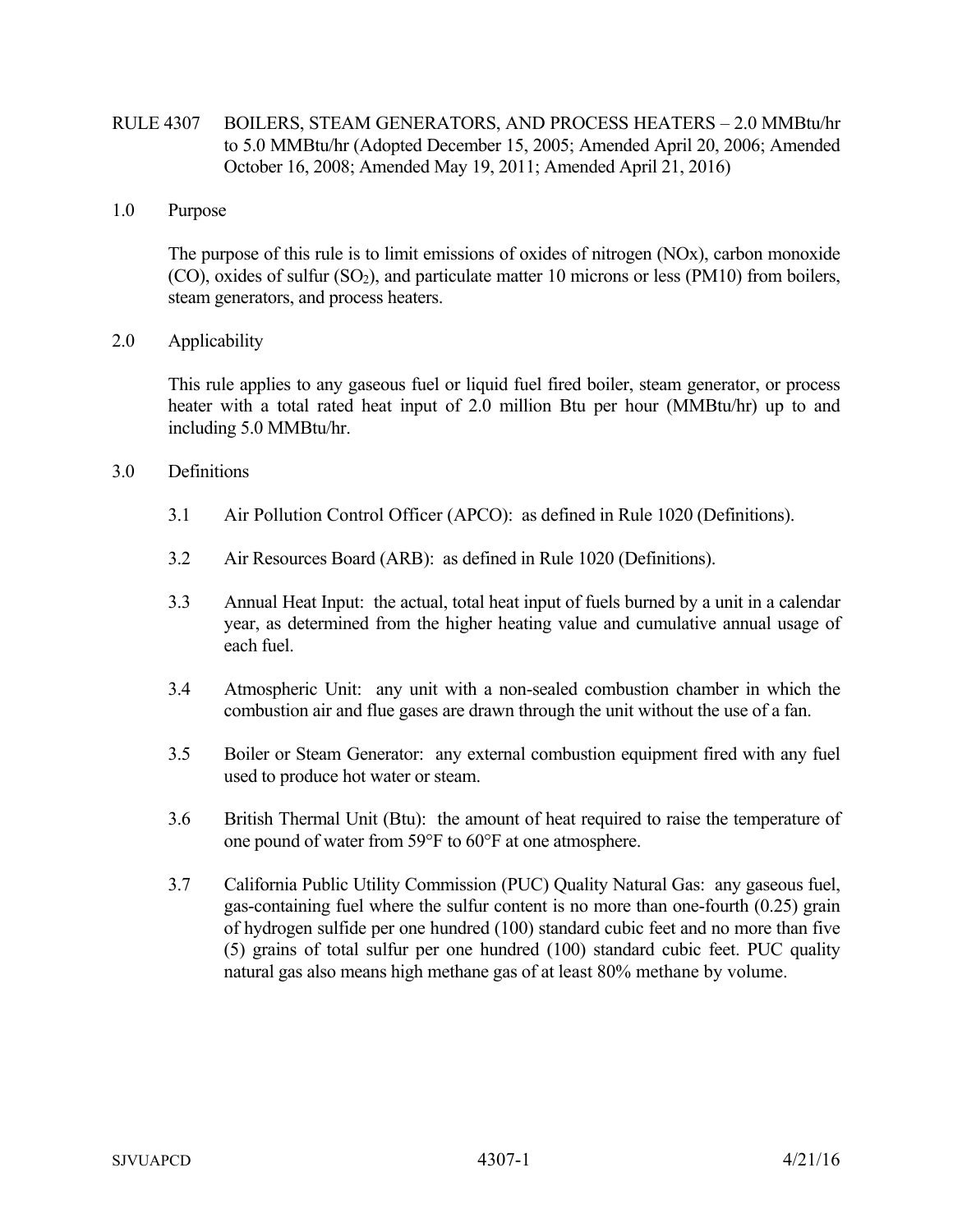- 3.8 Certified Unit or Certified Retrofit Control Technology: any unit, any control technology, or any burner and ancillary controls or blowers, that has been demonstrated to comply with the emissions limits of this rule and which has been approved by the APCO pursuant to Section 9.0 of this rule.
- 3.9 Dryer: any unit in which material is dried in direct contact with the products of combustion.
- 3.10 Gaseous Fuel: any fuel which is a gas at Standard Conditions.
- 3.11 Glycol Reboiler: a burner that supplies heat to remove water vapor and hydrocarbons from rich glycol by simple distillation. Reboilers are also known as regenerators.
- 3.12 Heat Input: the heat (hhv basis) released due to fuel combustion in a unit, not including the sensible heat of incoming combustion air and fuel.
- 3.13 Higher Heating Value (hhv): the total heat liberated per mass of fuel burned (expressed as Btu per pound), when fuel and dry air at standard conditions undergo complete combustion and all resulting products are brought to their standard states at standard conditions.
- 3.14 Humidifier: a device or system that uses an air stream heated by a direct contact combustion process in combination with a water spray to produce warm air of high humidity in order to maintain or increase the moisture content of the material being processed or conveyed by the air stream.
- 3.15 Liquid Fuel: any fuel which is a liquid at Standard Conditions.
- 3.16 Liquefied Petroleum Gas (LPG): a gas containing propane, butane, or a mixture of propane/butane, which is gaseous under ambient atmospheric conditions but can be liquefied under moderate pressure at normal temperatures.
- 3.17 NOx Emissions: the sum of oxides of nitrogen expressed as  $NO<sub>2</sub>$  in the flue gas.
- 3.18 NOx Exhaust Control: a device or technique used to treat a unit's exhaust combustion gas to reduce NOx emissions. Such a device or technique includes, but is not limited to, selective catalytic reduction or nonselective catalytic reduction.
- 3.19 Parts Per Million by Volume (ppmv): as defined in Rule 1020 (Definitions).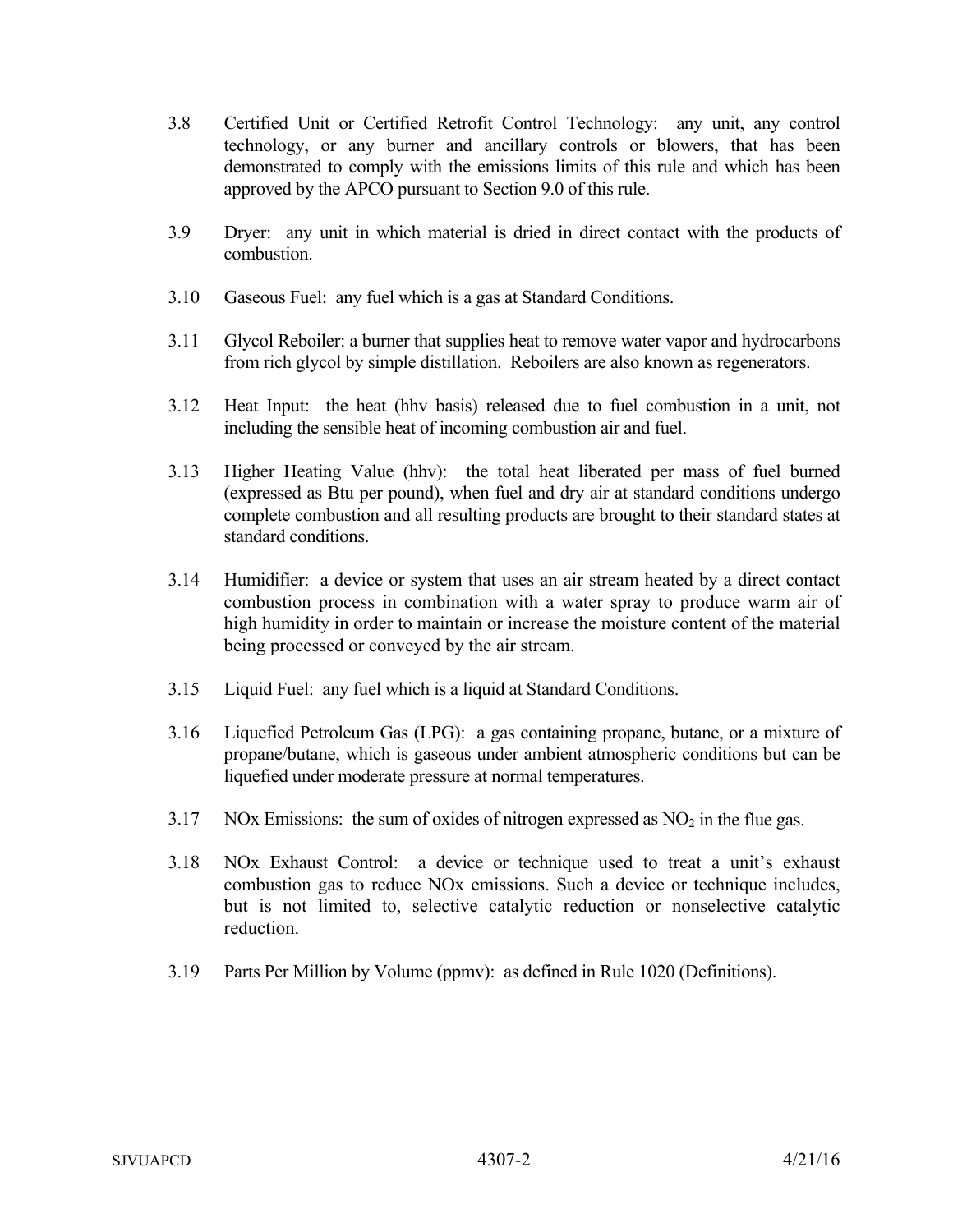- 3.20 Process Heater: any combustion equipment fired with liquid and/or gaseous fuel and which transfers heat from combustion gases to water or process streams. This definition excludes: kilns or ovens used for drying, baking, cooking, calcining, or vitrifying; and unfired waste heat recovery heaters used to recover sensible heat from the exhaust of combustion equipment.
- 3.21 Qualified Technician: a stationary source employee or any personnel contracted by a stationary source operator who has a documented training and a demonstrated experience performing tune-ups on a unit to the satisfaction of the APCO. The documentation of tune-up training and experience shall be made available to the APCO upon request.
- 3.22 Rated Heat Input (expressed as million Btu per hour): the heat input capacity specified on the nameplate of the unit. If the unit has been physically modified such that its maximum heat input differs from what is specified on the nameplate, the modified maximum heat input shall be considered as the rated heat input and made enforceable by Permit to Operate.
- 3.23 Re-ignition: the relighting of a unit after an unscheduled and unavoidable interruption or shut off of the fuel flow or electrical power, for a period of less than 30 minutes, due to reasons outside the control of the operator.
- 3.24 School: any public or private school used for the purpose of education and instruction of school pupils in Kindergarten through Grade 12, but does not include any private school in which education and instruction are primarily conducted in private homes.
- 3.25 Shutdown: the period of time during which a unit is taken from an operational to a non-operational status by allowing it to cool down from its operating temperature to a cold or ambient temperature as the fuel supply is turned off. A unit is considered in shutdown status when the fuel supply to the unit is turned off for a continuous period of at least 30 minutes.
- 3.26 Solid Fuel: any fuel which is a solid at Standard Conditions.
- 3.27 Standard Conditions: as defined in Rule 1020 (Definitions).
- 3.28 Start-up: the period of time during which a unit is brought from a shutdown status to its operating temperature and pressure.
- 3.29 Stationary Source: as defined in Rule 2201 (New and Modified Stationary Source Review Rule).
- 3.30 Tree Nut Pasteurizer: a unit, designed to remove pathogens from tree nuts, which is operated at a tree nut processing facility subject to any part of Title 7 Section 900 through 999 of the Code of Federal Regulations (7 CFR 900 through 7 CFR 999).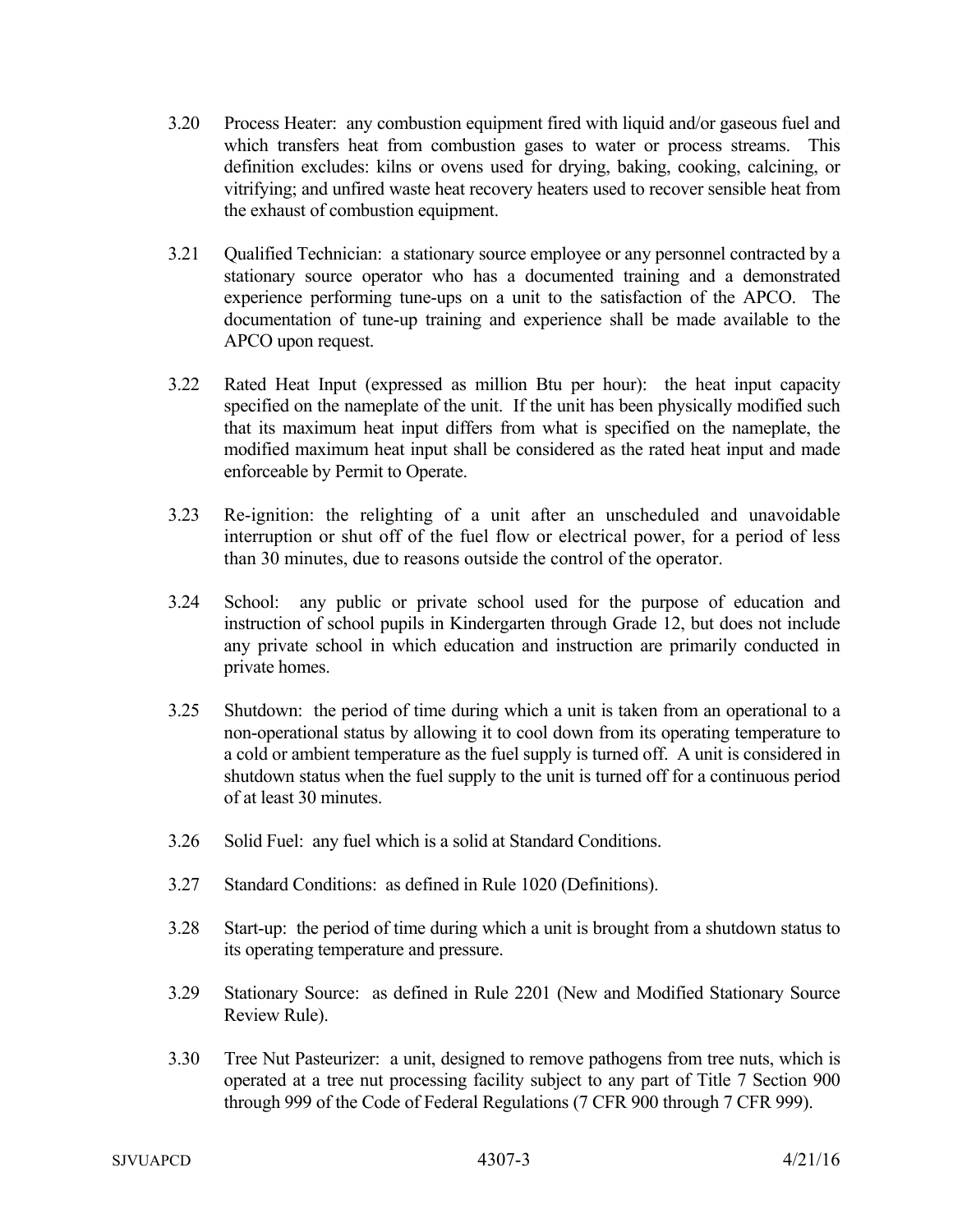- 3.31 Unit: any boiler, steam generator or process heater as defined in this rule.
- 3.32 US Environmental Protection Agency (EPA): the United States Environmental Protection Agency or any person authorized to act on its behalf.

#### 4.0 Exemptions

This rule shall not apply to:

- 4.1 Solid fuel fired units.
- 4.2 Dryers and glass melting furnaces.
- 4.3 Kilns, humidifiers, and smelters where the products of combustion come into direct contact with the material to be heated.
- 4.4 Unfired or fired waste heat recovery boilers that are used to recover or augment heat from the exhaust of combustion turbines or internal combustion engines.
- 4.5 Units used at a school. On and after July 1, 2015, units used at a school shall comply with all applicable requirements of this rule.
- 4.6 The requirements of Section 5.1 shall not apply to a unit when burning any fuel other than PUC quality natural gas during a PUC quality natural gas curtailment provided all of the following conditions are met:
	- 4.6.1 Fuels other than PUC quality natural gas are burned no more than 168 cumulative hours in a calendar year plus 48 hours per calendar year for equipment testing, as limited by Permit to Operate or Permit-Exempt Equipment Registration.
	- 4.6.2 NOx emission shall not exceed 150 ppmv (corrected to 3.00 percent oxygen) or 0.215 lb/MMBtu. Demonstration of compliance with this limit shall be made by either source testing, continuous emission monitoring system (CEMS), an APCO approved Alternate Monitoring System, or an APCO approved portable NOx analyzer.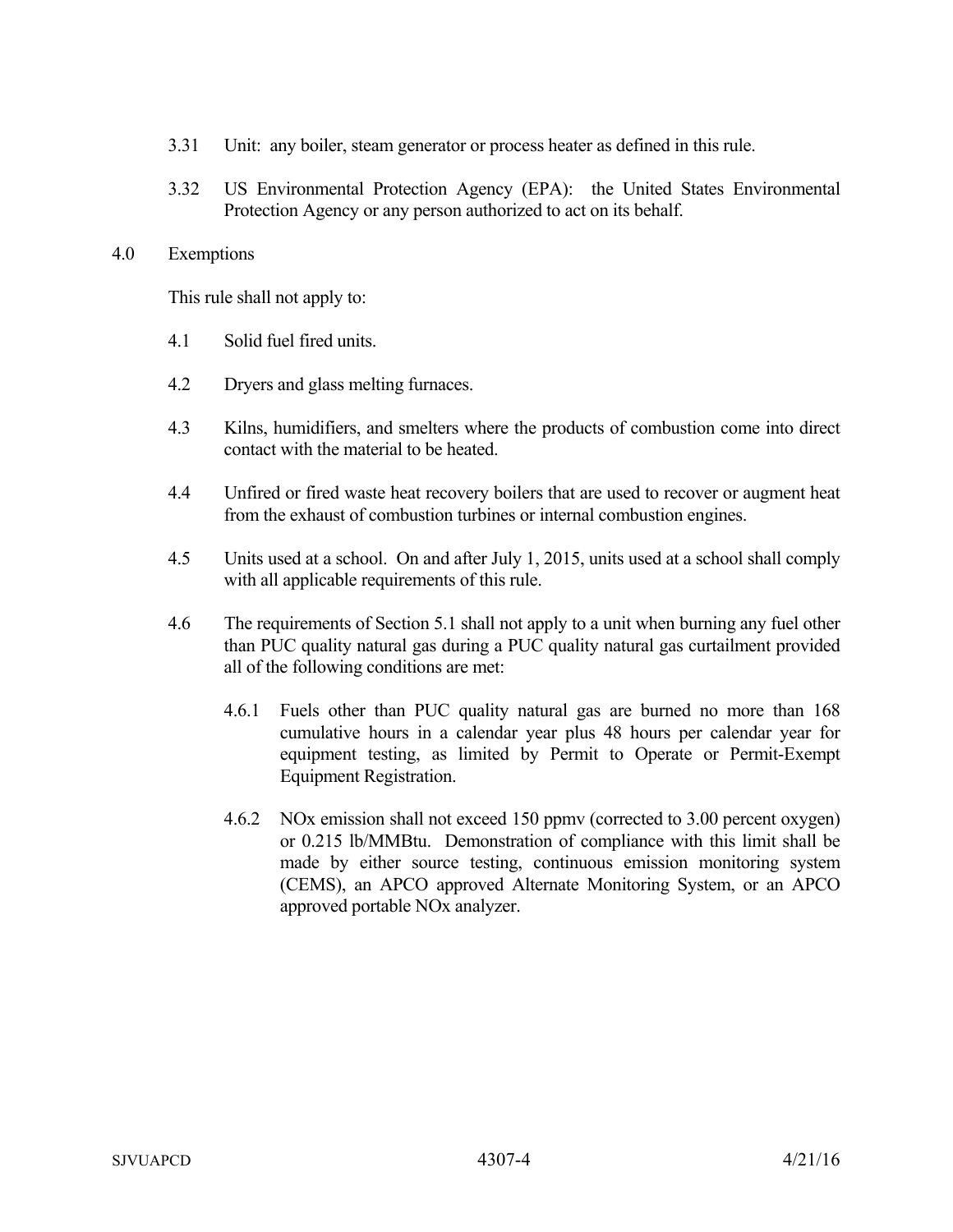# 5.0 Requirements

All ppmv emission limits specified in this section are referenced at dry stack gas conditions and 3.00 percent by volume stack gas oxygen. Emission concentrations shall be corrected to 3.00 percent oxygen in accordance with Section 8.1.

- 5.1 NOx and CO Emission Limits
	- 5.1.1 Except for units subject to either Section 5.1.2 or Section 5.2, no unit shall be operated unless it is certified, according to Section 9.0, or source tested in accordance with the test methods in Section 6.2, to comply with the applicable emission limits specified in Table 1 and Table 2.

| Table 1 NO <sub>x</sub> and CO limits |                              |                    |  |  |  |
|---------------------------------------|------------------------------|--------------------|--|--|--|
| Type of Unit                          | NO <sub>x</sub> Limit        | CO Limit<br>(ppmy) |  |  |  |
| Gaseous Fuel-Fired Unit               | 30 ppmy or<br>0.036 lb/MMBtu | 400                |  |  |  |
| Liquid Fuel-Fired Unit                | 40 ppmy or<br>0.052 lb/MMBtu | 400                |  |  |  |

|                             | Table 2 NOx and CO limits for New and Replacement Units                                                                                                                                                                                                                                      |                                |                    |                                                                                                |  |  |
|-----------------------------|----------------------------------------------------------------------------------------------------------------------------------------------------------------------------------------------------------------------------------------------------------------------------------------------|--------------------------------|--------------------|------------------------------------------------------------------------------------------------|--|--|
| $I_{\cdot}$                 | Atmospheric Units                                                                                                                                                                                                                                                                            |                                |                    |                                                                                                |  |  |
|                             | Type of Unit                                                                                                                                                                                                                                                                                 | NO <sub>x</sub> Limit          | CO Limit<br>(ppmv) | <b>Effective Date</b>                                                                          |  |  |
| A.                          | A new or replacement unit that is not<br>included in Section I. B.                                                                                                                                                                                                                           | 12 ppmy or<br>$0.014$ lb/MMBtu | 400                | <b>Upon Installation</b><br>of a new or<br>replacement unit<br>on and after<br>January 1, 2010 |  |  |
| В.                          | A new or replacement unit that is one<br>of the following:<br>a unit used at a school; or<br>a unit in an oilfield or refinery; or<br>2.<br>3.<br>a glycol reboiler; or<br>a unit with a heat input greater than<br>4.<br>1.8 billion Btu but less than 5.0<br>billion Btu per calendar year | 12 ppmy or<br>$0.014$ lb/MMBtu | 400                | <b>Upon Installation</b><br>of a new or<br>replacement unit<br>on and after<br>January 1, 2016 |  |  |
| П.<br>Non-Atmospheric Units |                                                                                                                                                                                                                                                                                              |                                |                    |                                                                                                |  |  |
|                             | Type of Unit                                                                                                                                                                                                                                                                                 | NO <sub>x</sub> Limit          | CO Limit<br>(ppmv) | <b>Effective Date</b>                                                                          |  |  |
| A.                          | A new or replacement unit that is not<br>included in Section II. B.                                                                                                                                                                                                                          | 9 ppmy or<br>0.011 lb/MMBtu    | 400                | <b>Upon Installation</b><br>of a new or                                                        |  |  |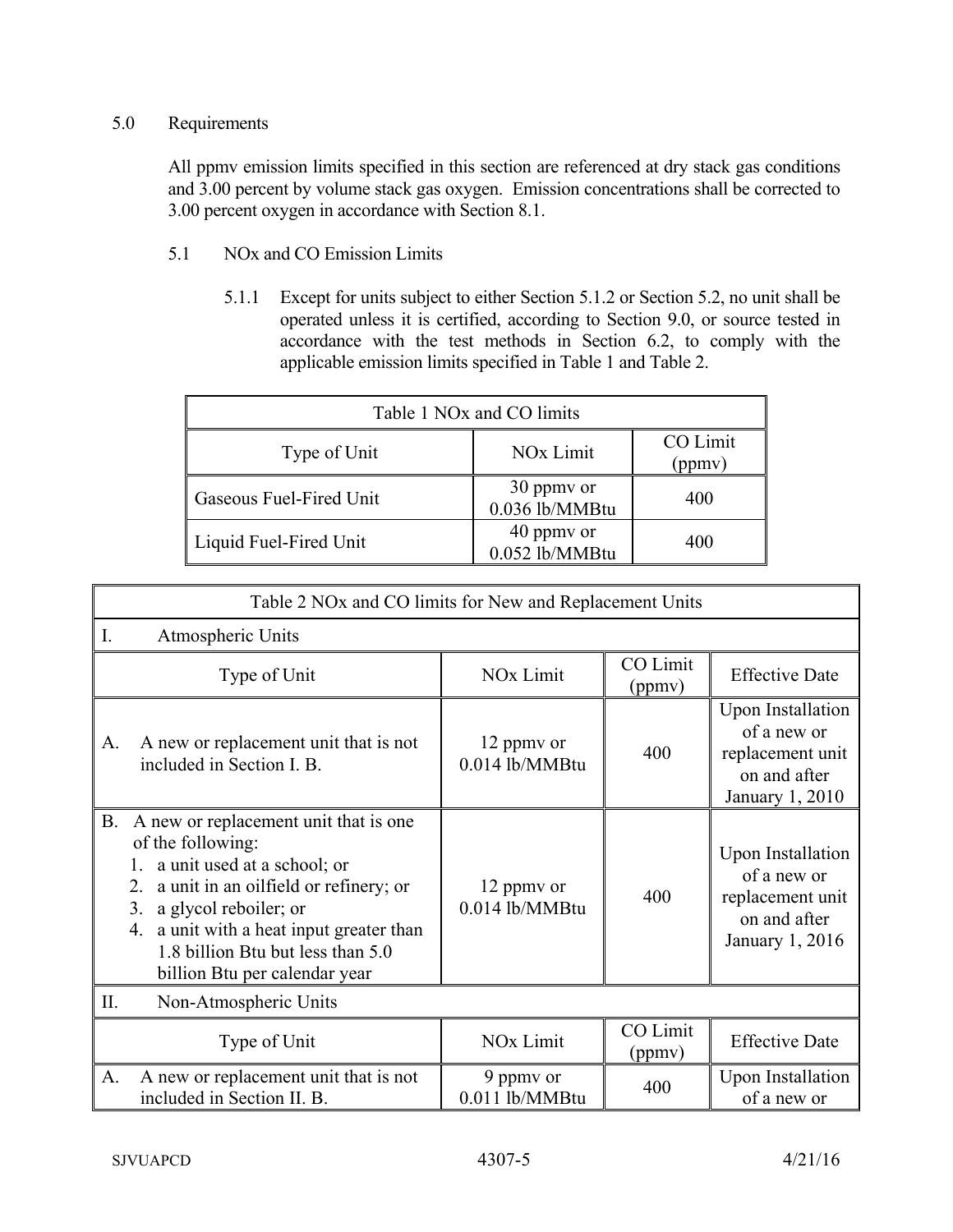|                                                                                                                                                                                                                                                                                           |                               |     | replacement unit<br>on and after<br>January 1, 2010                                     |
|-------------------------------------------------------------------------------------------------------------------------------------------------------------------------------------------------------------------------------------------------------------------------------------------|-------------------------------|-----|-----------------------------------------------------------------------------------------|
| B. A new or replacement unit that is one of<br>the following:<br>1. a unit used at a school; or<br>2. a unit in an oilfield or refinery; or<br>3. a glycol reboiler; or<br>4. a unit with a heat input greater than<br>1.8 billion Btu but less than 5.0<br>billion Btu per calendar year | 9 ppmy or<br>$0.011$ lb/MMBtu | 400 | Upon Installation<br>of a new or<br>replacement unit<br>on and after<br>January 1, 2016 |

- 5.1.2 Tree nut pasteurizers shall be fired exclusively on LPG or PUC quality natural gas.
	- 5.1.2.1 All tree nut pasteurizers shall be operated and maintained according to manufacturer's specifications or APCO-approved alternative procedures.
	- 5.1.2.2 Operation and maintenance records and manufacturer's specifications/APCO-approved alternative procedures shall be maintained in accordance with Section 6.1.5.
	- 5.1.2.3 During PUC quality natural gas curtailments, operators of tree nut pasteurizers shall abide by the provisions of Section 4.6, if the unit is operated during the curtailment.
- 5.2 Operators shall meet the following requirements as applicable.
	- 5.2.1 Until June 30, 2015, for each existing atmospheric unit operated in an oilfield or refinery; each glycol reboiler; or each unit limited to no more than 5.0 billion Btu per calendar year heat input pursuant to a Permit to Operate or Permit-Exempt Equipment Registration, the operator shall comply with Section 5.5.2, Section 7.3, Section 7.4, and either Section 5.2.1.1, 5.2.1.2, or 5.2.1.3.
		- 5.2.1.1 Tune the unit at least twice per calendar year, (from four to eight months apart) using a qualified technician in accordance with the procedure described in Rule 4304 (Equipment Tuning Procedure for Boilers, Steam Generators, and Process Heaters). If the unit does not operate throughout a continuous six-month period within a calendar year, only one tune-up is required for that calendar year. No tune-up is required for any unit that is not operated during that calendar year; this unit may be test fired to verify availability of the unit for its intended use, but once the test firing is completed the unit shall be shutdown; or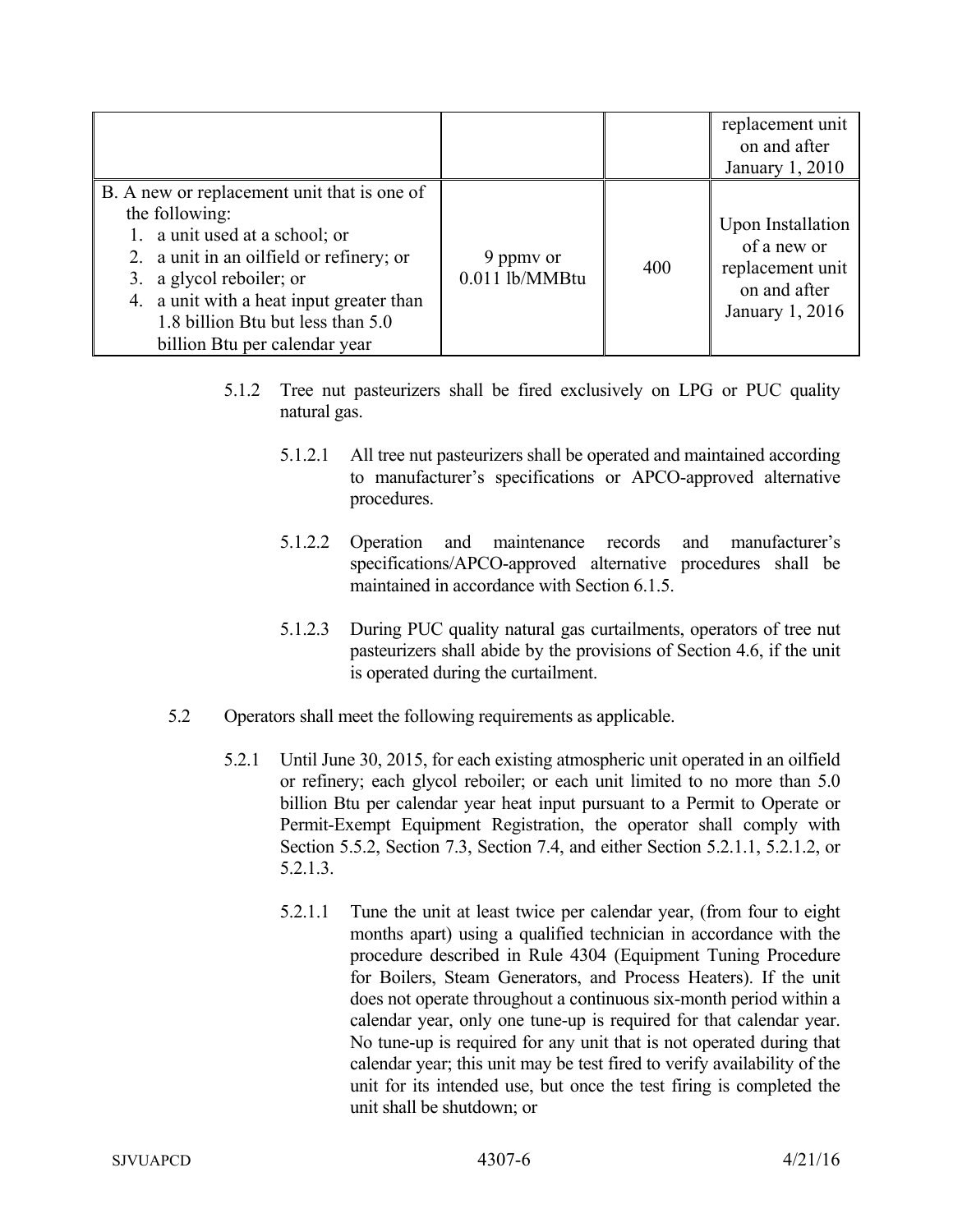- 5.2.1.2 Operate the unit in a manner that maintains exhaust oxygen concentrations at less than or equal to 3.00 percent by volume on a dry basis; or
- 5.2.1.3 Certify the unit according to Section 9.0 to comply with the applicable emission requirements of Section 5.1 Table 1.
- 5.2.2 On and after July 1, 2015, for each unit limited to no more than 1.8 billion Btu per calendar year heat input pursuant to a Permit to Operate or Permit-Exempt Equipment Registration, the operator shall comply with Section 5.5.2, Section 7.3, Section 7.4, and either Section 5.2.1.1, 5.2.1.2, or 5.2.1.3.
- 5.2.3 On and after July 1, 2015, for each existing atmospheric unit in an oilfield or refinery; each glycol reboiler; or each unit with a heat input greater than 1.8 billion Btu to less than 5.0 billion Btu per calendar year, the operator shall comply with the applicable emission requirements of Section 5.1 Table 1. The operator shall comply with the compliance requirements and deadlines specified for Group 3 units in Section 7.1 Table 3.
- 5.3 Particulate Matter Control Requirements
	- 5.3.1 To limit particulate matter emissions, an operator shall comply with one of the following requirements:
		- 5.3.1.1 On and after July 1, 2015, operators shall fire units exclusively on PUC quality natural gas, commercial propane, butane, liquefied petroleum gas, or a combination of such gases; or
		- 5.3.1.2 On and after July 1, 2015, operators shall limit fuel sulfur content to no more than five (5) grains of total sulfur per one hundred (100) standard cubic feet; or
		- 5.3.1.3 On and after July 1, 2015, operators shall install and properly operate an emission control system that reduces  $SO_2$  emissions by at least 95% by weight; or limit exhaust  $SO<sub>2</sub>$  to less than or equal to 9 ppmy corrected to  $3.0\%$  O<sub>2</sub>.
	- 5.3.2 On and after July 1, 2015, liquid fuel shall be used only during a PUC quality natural gas curtailment period provided it contains no more than 15 ppm sulfur as determined by the test method specified in Section 6.2.7. An operator shall comply with the recordkeeping requirement of Section 6.1.3. In lieu of testing the sulfur content of liquid fuel, an operator may demonstrate compliance with the 15 ppm sulfur content by obtaining a copy of the fuel sulfur content specification data from the fuel manufacturer or vendor.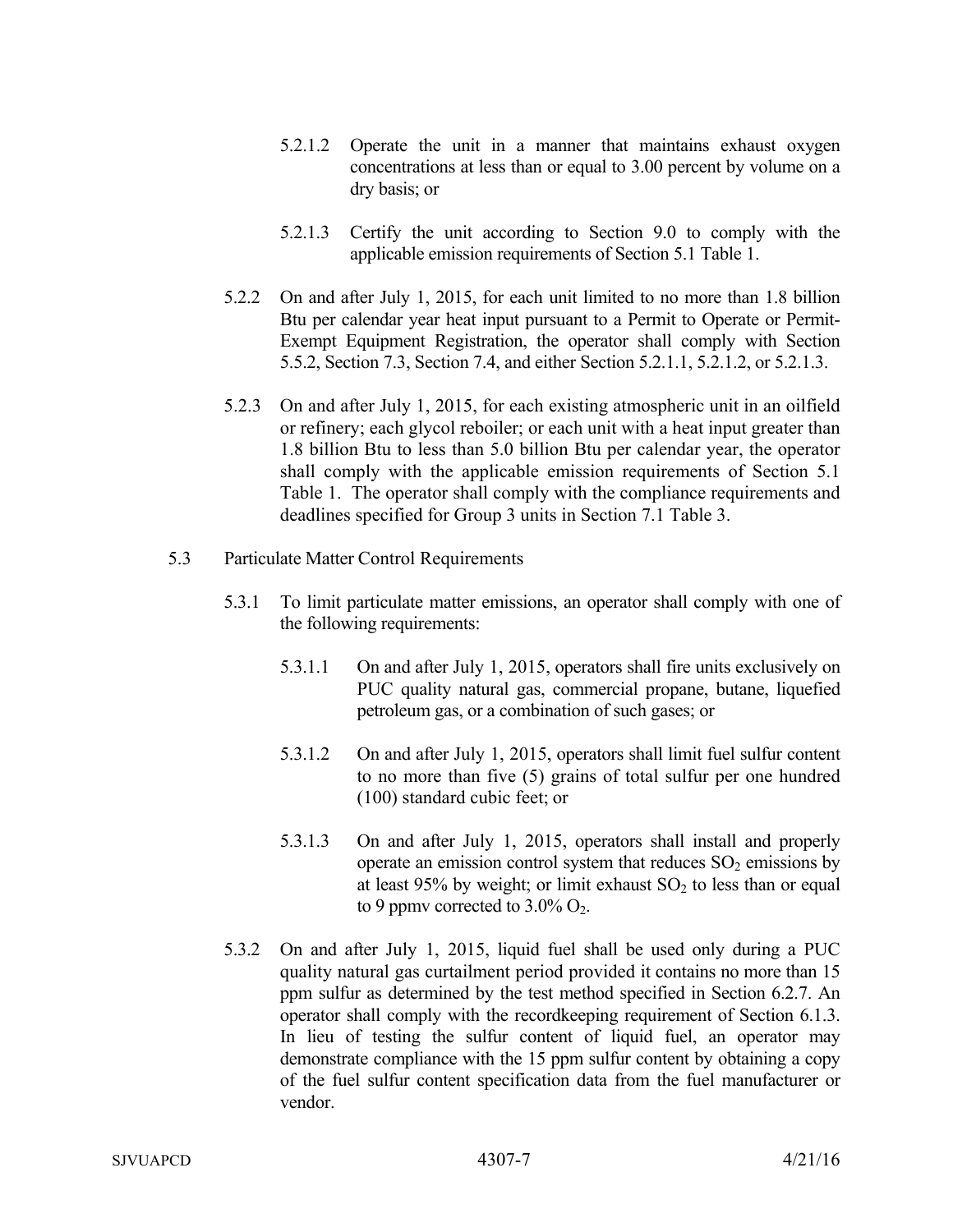5.4 Start-Up and Shutdown Requirements

The applicable emission limits of Sections 5.1 and 5.2.1.2 shall not apply during start-up or shutdown provided an operator complies with the requirements specified below.

- 5.4.1 For units not equipped with a NOx exhaust control, the duration of each startup and each shut down shall not exceed one hour, except as provided in Section 5.4.4.
- 5.4.2 For units equipped with a NOx exhaust control, the duration of each startup and each shut down shall not exceed two hours, except as provided in Section 5.4.4.
- 5.4.3 The emission control system shall be in operation and emissions shall be minimized insofar as technologically feasible during start-up or shutdown.
- 5.4.4 The APCO, ARB, and EPA may approve a longer start-up or shutdown duration than the duration specified in Section 5.4.1 or 5.4.2 (as applicable), if an operator submits an application for a Permit to Operate or Permit-Exempt Equipment Registration which provides a justification for the requested additional duration.
	- 5.4.4.1 The maximum allowable duration of start-up or shutdown will be determined by the APCO, ARB, and EPA.
	- 5.4.4.2 At a minimum, a justification for increased start-up or shutdown duration shall include the following:
		- 5.4.4.2.1 A clear identification of the control technologies or strategies to be utilized; and
		- 5.4.4.2.2 A description of what physical conditions prevail during start-up or shutdown periods that prevent the controls from being effective; and
		- 5.4.4.2.3 A reasonably precise estimate as to when the physical conditions will have reached a state that allows for the effective control of emissions; and
		- 5.4.4.2.4 A detailed list of activities to be performed during start-up or shutdown and a reasonable explanation for the length of time needed to complete each activity; and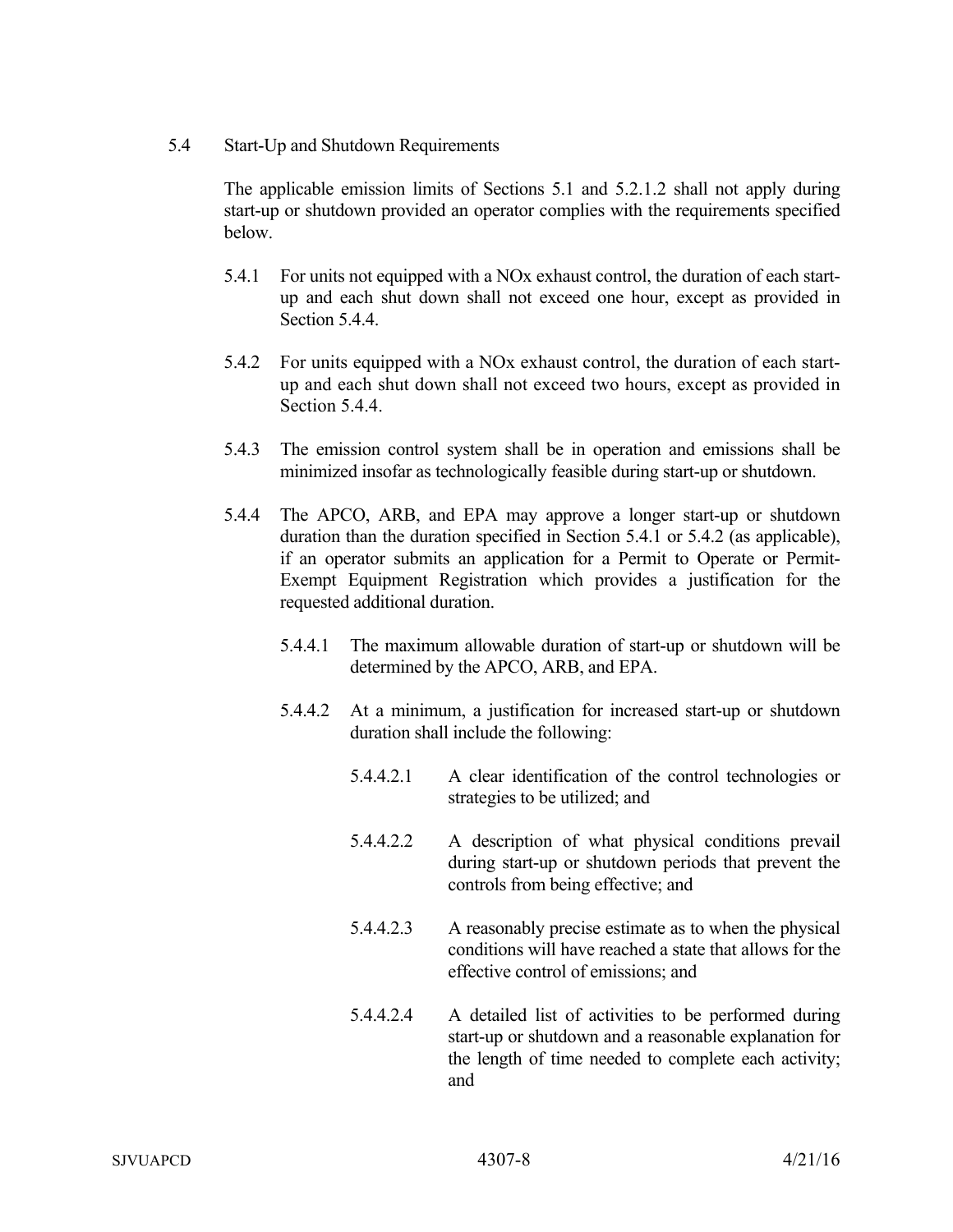- 5.4.4.2.5 A description of the material process flow rates and system operating parameters, etc., the operator plans to evaluate during the process optimization; and an explanation of how the activities and process flow affect the operation of the emissions control equipment; and
- 5.4.4.2.6 Basis for the requested additional duration of start-up or shutdown.
- 5.4.5 Permit to Operate (PTO) changes solely to include start-up or shutdown conditions may be exempt from Best Available Control Technology (BACT) and emission offset requirements if the PTO changes meet the requirements of Rule 2201 (New or Modified Stationary Source Review Rule) Section 4.2 (BACT Exemptions) and Rule 2201 Section 4.6 (Offset Exemptions).
- 5.5 Monitoring Provisions
	- 5.5.1 For units subject to the emission limits of Section 5.1 the operator shall;
		- 5.5.1.1 Monitor, at least once a month, the operational characteristics recommended by the manufacturer and approved by the APCO; and
		- 5.5.1.2 Tune the unit at least twice per calendar year, (from four to eight months apart) using a qualified technician in accordance with the procedure described in Rule 4304 (Equipment Tuning Procedure for Boilers, Steam Generators, and Process Heaters). If the unit does not operate throughout a continuous six-month period within a calendar year, only one tune-up is required for that calendar year. No tune-up is required for any unit that is not operated during that calendar year; this unit may be test fired to verify availability of the unit for its intended use, but once the test firing is completed the unit shall be shutdown. In lieu of tuning the unit, operators shall monitor the emissions with a portable NOx analyzer and adjust the unit's operating parameters accordingly to assure compliance with the emission limits of this rule.
	- 5.5.2 The operator of any unit limited to the annual heat input specified in Section 5.2.1 or Section 5.2.2 shall install and maintain an operational non-resettable, totalizing mass or volumetric flow meter in each fuel line to each unit. Volumetric flow measurements shall be periodically compensated for temperature and pressure. A master meter, which measures fuel to all units in a group of similar units, may satisfy these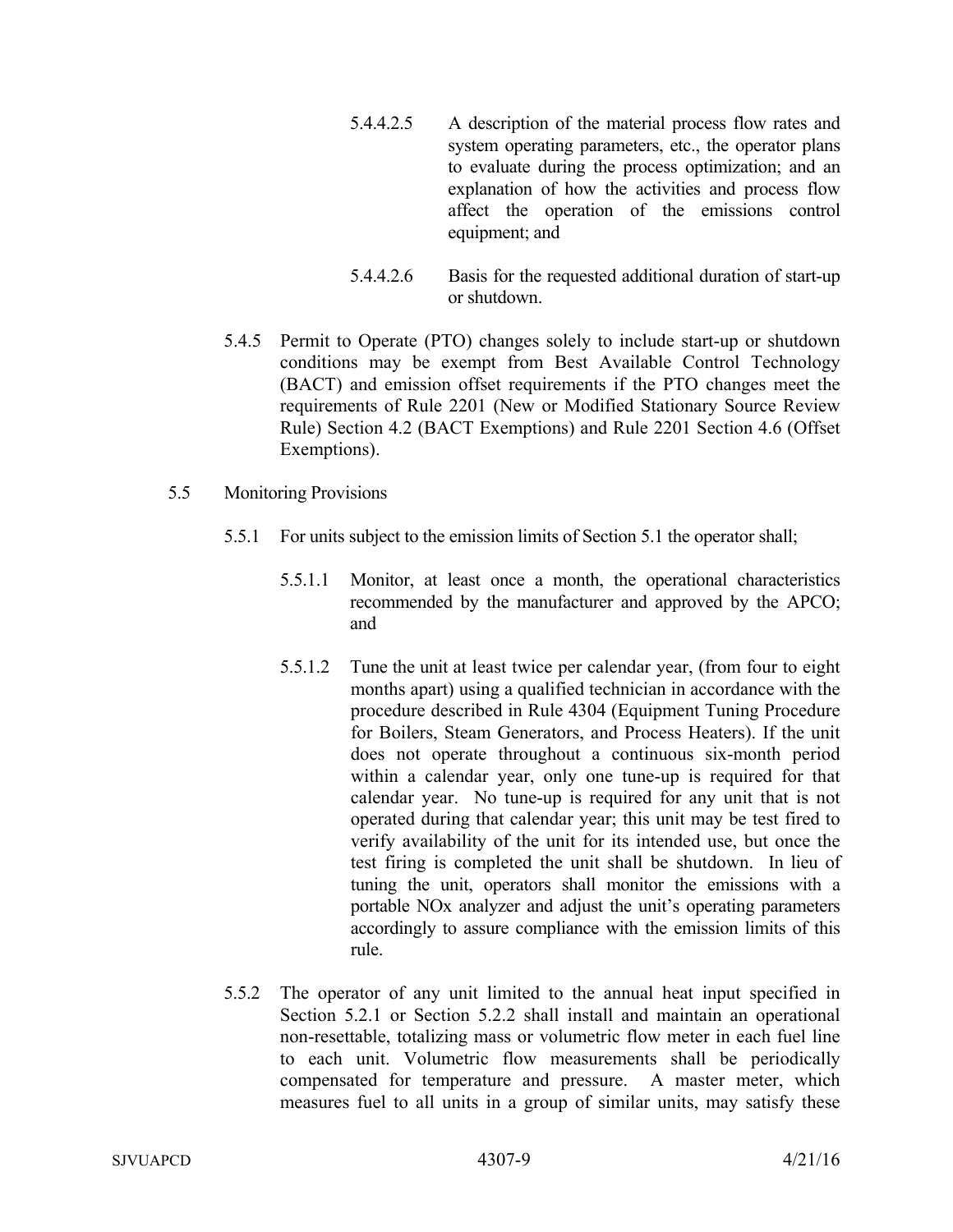requirements if approved by the APCO in writing. The cumulative annual fuel usage may be verified from utility service meters, purchase or tank fill records, or other acceptable methods, as approved by the APCO.

- 5.5.3 Monitoring SOx Emissions
	- 5.5.3.1 Operators complying with Section 5.3.1.3 by installing and operating a control device with 95% SOx reduction shall propose the key system operating parameters and frequency of the monitoring and recording. The monitoring option proposed shall be submitted for approval by the APCO.
	- 5.5.3.2 Operators complying with Sections 5.3.1.1 or 5.3.1.2 shall provide an annual fuel analysis to the District unless a more frequent sampling and reporting period is included in the Permit To Operate or Equipment Registration condition. Sulfur analysis shall be performed in accordance with the test methods in Section 6.2.
- 5.6 Compliance Determination
	- 5.6.1 For the purposes of certification, the operator of any unit shall have the option of demonstrating compliance with either the applicable heat input emission limits (lb/MMBtu) or the concentration emission limits (ppmv) specified in Section 5.1. The emission limits selected to demonstrate compliance shall be specified in the Permit to Operate or Permit-Exempt Equipment Registration. The emission limit selected in Section 5.1 shall also be specified in the source test proposal pursuant to Rule 1081 (Source Sampling).
	- 5.6.2 All emissions measurements shall be made with the unit operating either at conditions representative of normal operations or conditions specified in the Permit to Operate or Permit-Exempt Equipment Registration.
	- 5.6.3 Unless otherwise specified in the Permit to Operate or Permit-Exempt Equipment Registration no determination of compliance shall be established within two hours after a continuous period in which fuel flow to the unit is shut off for 30 minutes or longer, or within 30 minutes after a re-ignition as defined in Section 3.0.
	- 5.6.4 Notwithstanding the requirements of Section 5.6.3, for units with a cyclical firing period that routinely interrupts fuel flow as part of its normal operation, source testing may commence sooner than specified in Section 5.6.3 and continue through its normal cyclical firing period.
	- 5.6.5 For emissions source testing performed pursuant to Section 6.3.1 for the purpose of determining compliance with an applicable standard or numerical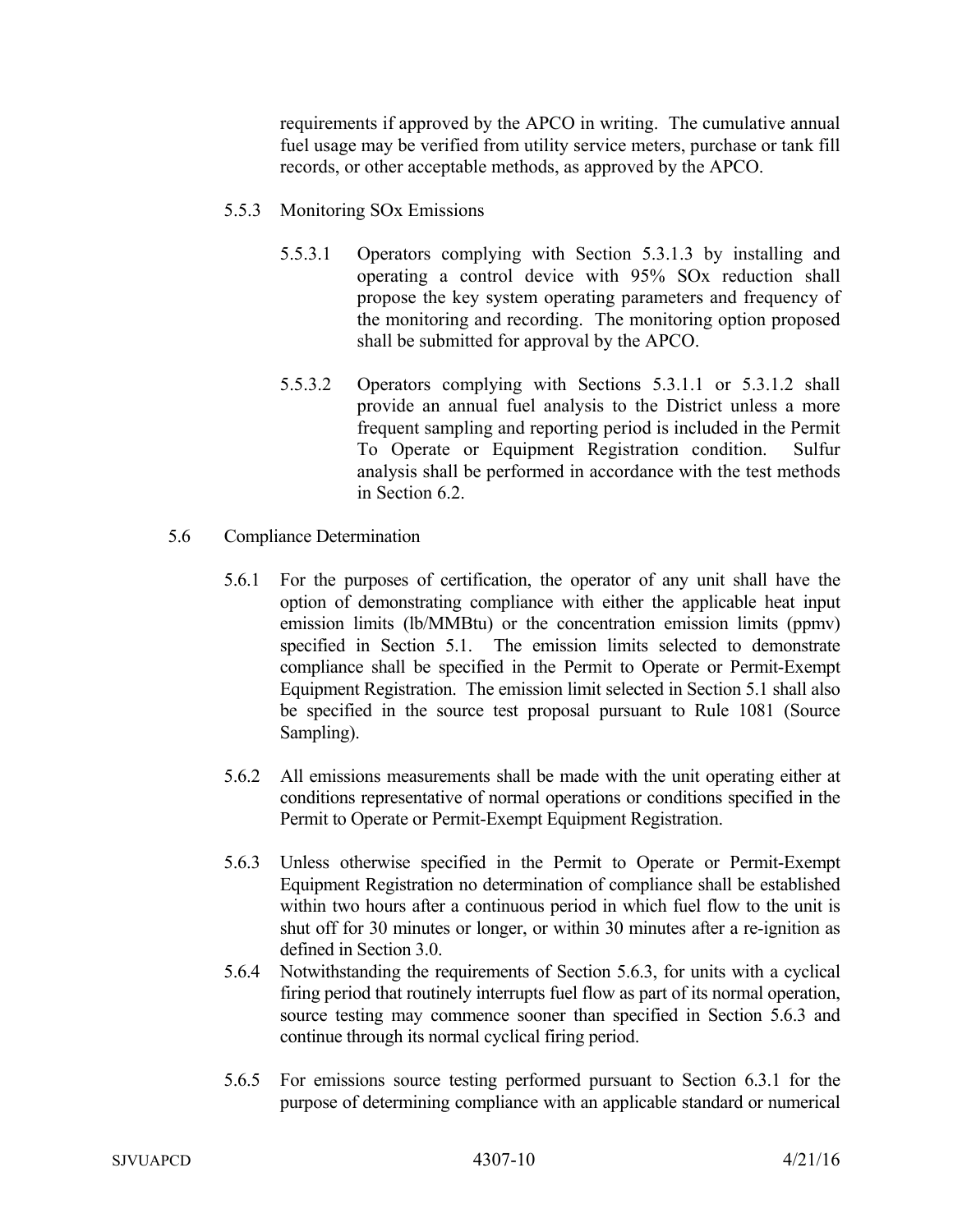limitation of this rule, the arithmetic average of three (3) 30-consecutiveminute test runs shall apply. If two (2) of three (3) runs are above an applicable limit the test cannot be used to demonstrate compliance with an applicable limit.

- 6.0 Administrative Requirements
	- 6.1 Recordkeeping

The records required by Sections 6.1.1 through 6.1.5 shall be maintained, and retained for five calendar years. The records shall be made available to the APCO, ARB, and EPA upon request. Failure to maintain records or information contained in the records that demonstrates noncompliance with the applicable requirements of this rule shall constitute a violation of this rule.

- 6.1.1 The operator of any unit limited to the annual heat input specified in Section 5.2.1 or Section 5.2.2 shall record the amount of fuel use, at least once a month for each unit, or for a group of units as specified in Section 5.5.2. On and after the compliance schedule specified in Section 7.0 Table 3, any unit that exceeds the annual heat input limit specified in Section 5.2.1 or Section 5.2.2, shall be brought into full compliance with this rule as specified in Section 7.3.
- 6.1.2 The operator of any unit subject to the applicable requirements of Sections 5.2.1.1, 5.5.1.1, and 5.5.1.2 shall maintain records to verify that tune-up and monitoring of the operational characteristics of the unit have been performed.
- 6.1.3 Operators who operate a unit on liquid fuel during PUC-quality natural gas curtailment period shall record the sulfur content of the fuel, amount of fuel used, and duration of the natural gas curtailment period.
- 6.1.4 The operator performing start-up or shutdown of a unit shall keep records of the duration of start-up or shutdown that exceed the applicable requirements of Sections 5.4.1 or 5.4.2.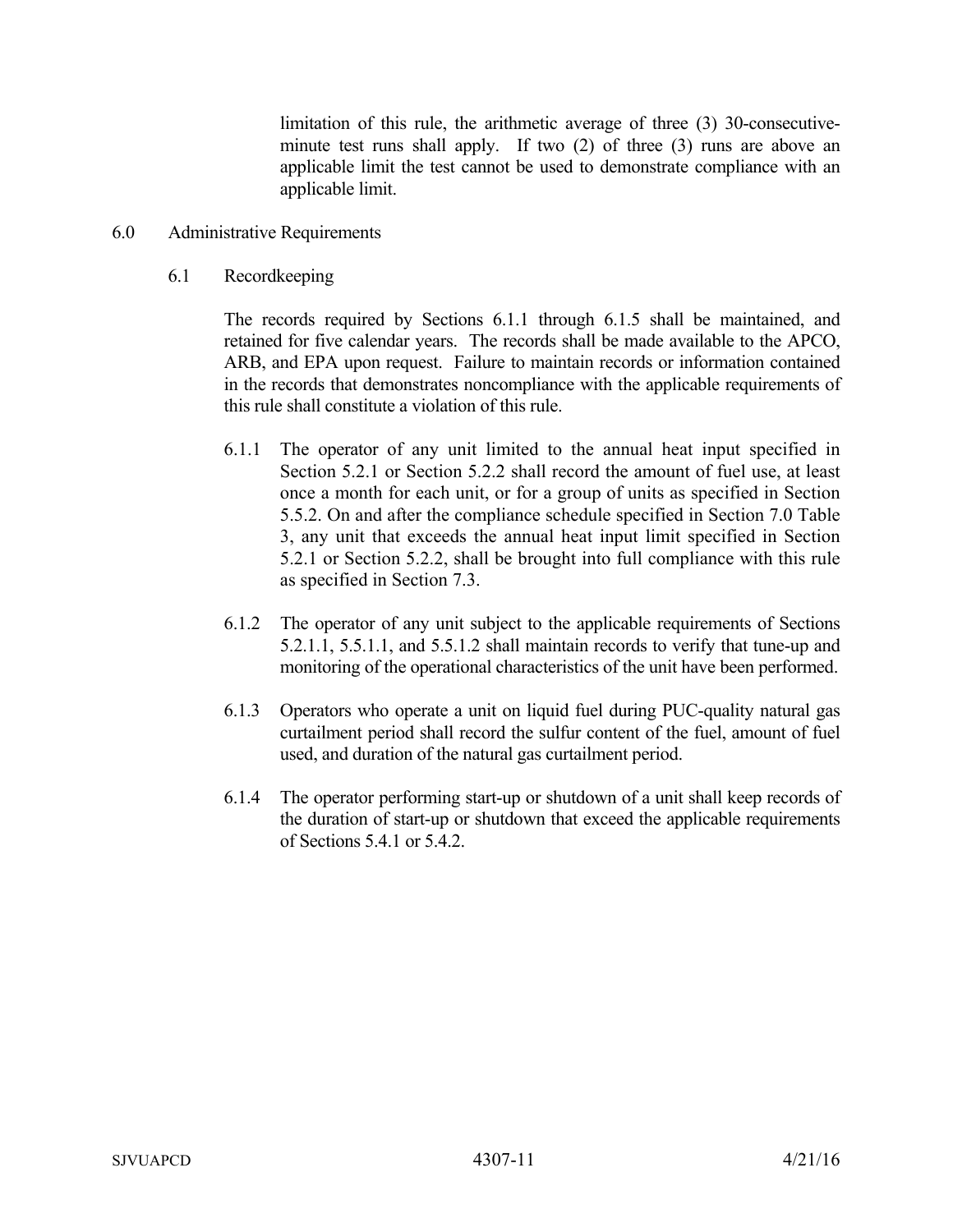### 6.1.5 Tree Nut Pasteurizers Operations and Maintenance Records

The operator of a tree nut pasteurizer shall maintain operation and maintenance records that demonstrate operation of the tree nut pasteurizer is within the limits of the manufacturer's specification and maintenance according to manufacturer's recommendation or APCOapproved alternative procedures.

- 6.1.5.1 Operations records shall be maintained for the days on which the tree nut pasteurizer is operated.
- 6.1.5.2 The operator shall keep maintenance records that verify that maintenance was performed in accordance with manufacturer's specifications or APCO-approved alternative procedures.
- 6.1.5.3 A copy of the manufacturer's operation specifications and maintenance instruction manual or APCO-approved alternative procedures shall be maintained on-site during normal business hours.
- 6.1.5.4 If the manufacturer's operation specifications or maintenance instruction manual are not available, the operator of a tree nut pasteurizer shall submit alternative operation or maintenance procedures for approval by the APCO by November 1, 2011 or as part of the Authority to Construct application, whichever is later.
- 6.1.5.5 The operator of a tree nut pasteurizer shall maintain records that demonstrate that the fuel used to fire the pasteurizer is LPG or PUC quality natural gas.

### 6.2 Test Methods

The following test methods shall be used unless otherwise approved by the APCO, ARB, and EPA.

- 6.2.1 Oxides of nitrogen (ppmv) EPA Method 7E, or ARB Method 100.
- 6.2.2 Carbon monoxide (ppmv) EPA Method 10, or ARB Method 100.
- 6.2.3 Stack gas oxygen EPA Method 3 or 3A, or ARB Method 100.
- 6.2.4 NOx Emission Rate (Heat Input Basis) EPA Method 19.
- 6.2.5 Stack gas velocities EPA Method 2.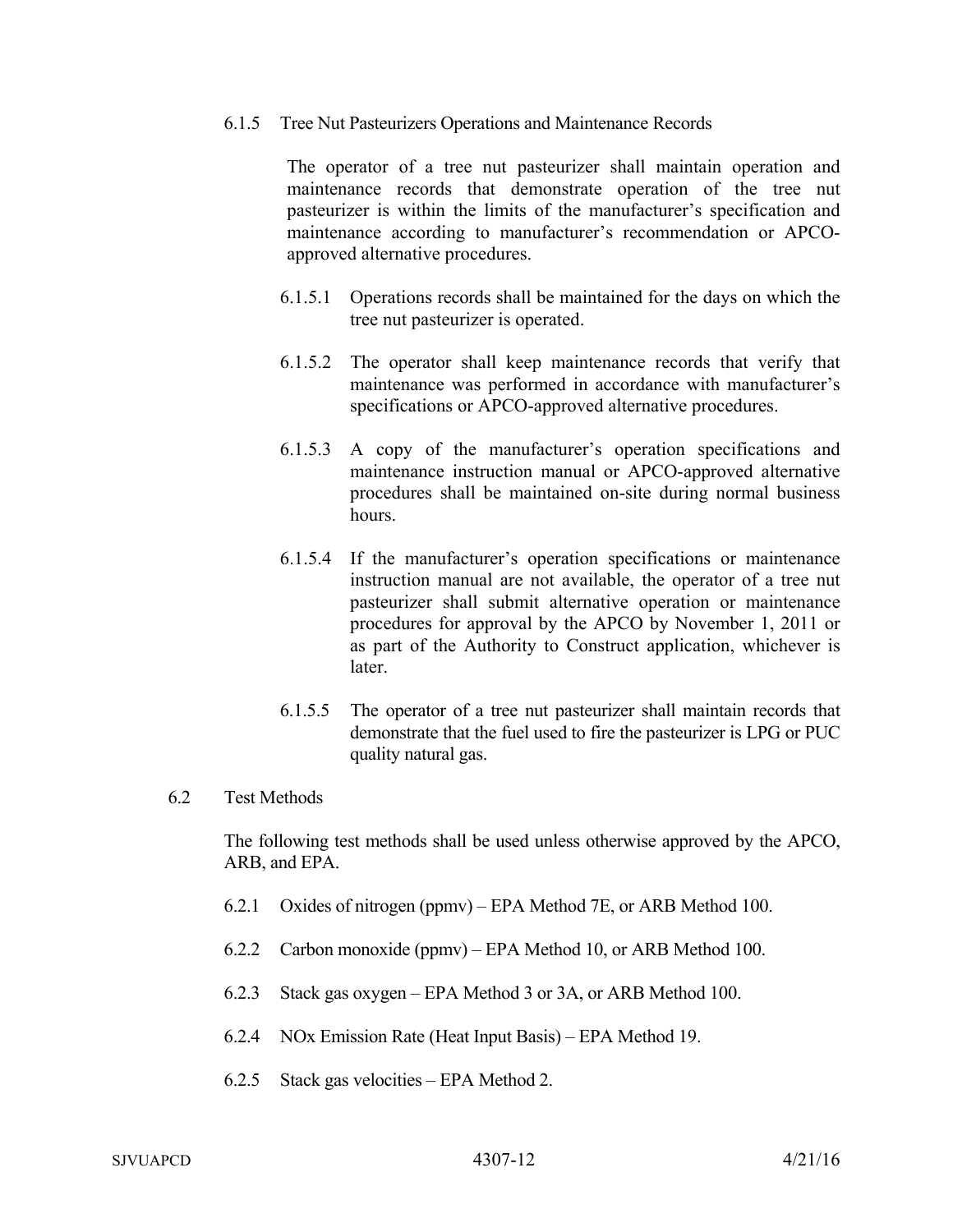- 6.2.6 Stack gas moisture content EPA Method 4.
- 6.2.7 Sulfur content of liquid fuel American Society for Testing and Materials (ASTM) D 6920-03 or ASTM D 5453-99.
- 6.2.8 Determination of total sulfur as hydrogen sulfide (H2S) content EPA Method 11 or EPA Method 15, as appropriate.
- 6.2.9 Oxides of sulfur EPA Method 6C, EPA Method 8, or ARB Method 100.
- 6.2.10 The SOx emission control system efficiency shall be determined using the following:

% Control Efficiency =  $[(C_{SO2, \text{inlet}} - C_{SO2, \text{outlet}}) / C_{SO2, \text{inlet}}] \times 100$ 

Where:

 $C_{SO2, \text{inlet}}$  = concentration of SOx (expressed as SO<sub>2</sub>) at the inlet side of the SOx emission control system, in lb/dscf

 $C_{\text{SO2, outlet}}$  = concentration of SOx (expressed as SO<sub>2</sub>) at the outlet side of the SOx emission control system, in lb/dscf

- 6.3 Compliance Demonstration
	- 6.3.1 The operator shall conduct an initial source test at the time of installation and/or modification for each non-certified unit or each non-certified retrofit control technology to demonstrate compliance with the applicable certification emission limits in Section 5.1. Units demonstrating compliance are eligible for certification under the provisions of Section 9.0.
	- 6.3.2 Source testing of a certified unit or certified retrofit control technology, as defined in Section 3.0, is not required provided the operator complies with the requirements of Sections 6.3.2.1 and 6.3.2.2.
		- 6.3.2.1 Operate the unit within range of operating parameters specified in the APCO-approved certification document.
		- 6.3.2.2 Operate and maintain the unit in accordance with the manufacturer's instructions and conditions specified in the APCO-approved certification document.
	- 6.3.3 A unit or retrofit control technology that loses its certification status shall be source tested within 60 days after the date the certification status is lost to demonstrate compliance with the emission limits of this rule. manufacturer or operator may request re-certification of a unit or retrofit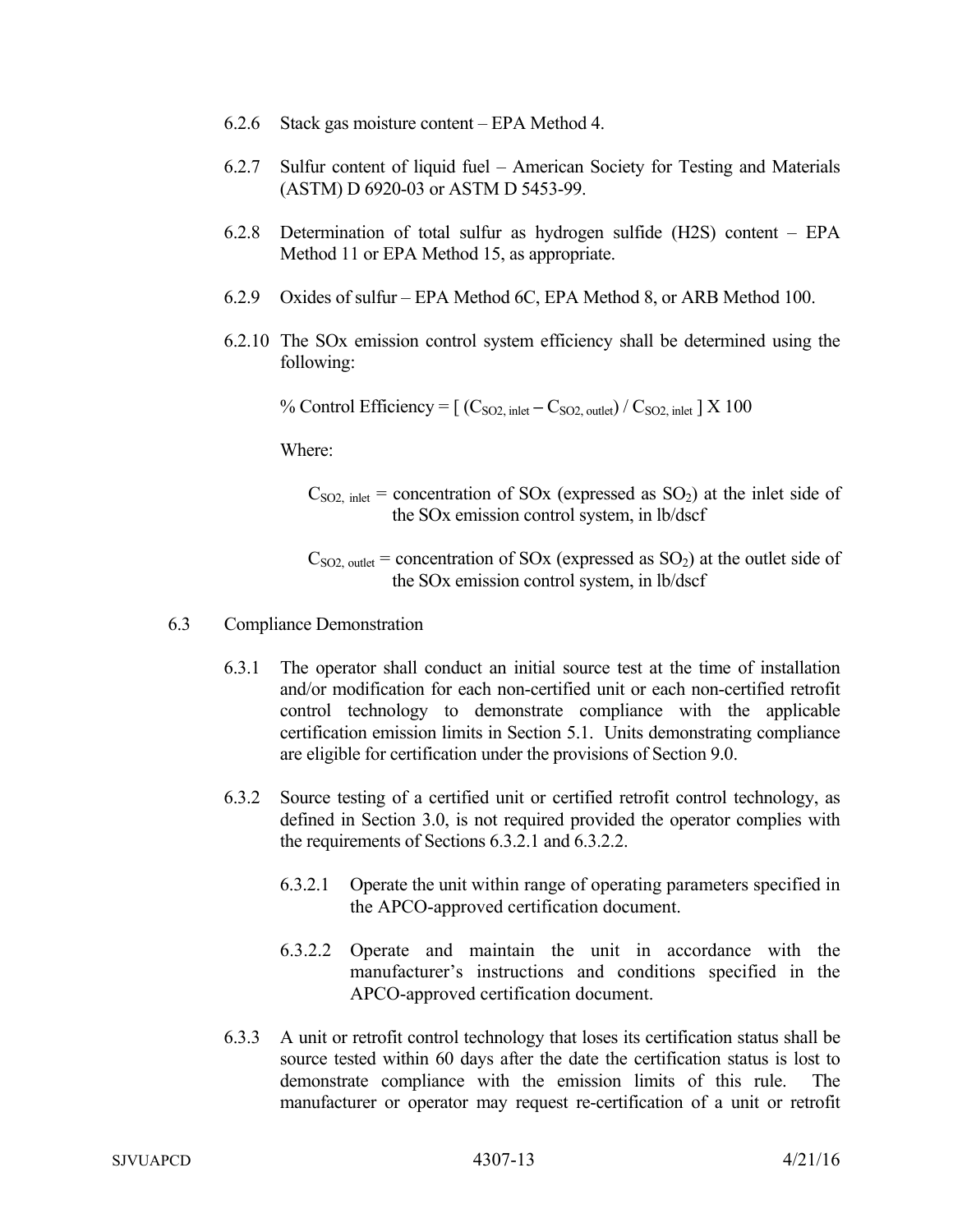control technology that lost its certification status provided the provisions of Section 9.0 are met.

6.4 Equipment Registration Requirement

Except for units that require a Permit to Operate pursuant to Rule 2020 (Exemptions), the operator shall register with the District any unit subject to this rule no later than the applicable date shown in Table 3, in accordance with Rule 2250 (Permit-Exempt Equipment Registration).

- 7.0 Compliance Schedule
	- 7.1 An operator with multiple units at a stationary source shall comply with this rule in accordance with the schedule specified in Table 3. An operator with only one unit at a stationary source shall comply with the schedule specified in Table 3, Group 2.

| Quantity of Units to be in<br>Compliance at a Stationary<br>Source                                                                                                                                 | Authority to<br>Construct | Permit-Exempt<br>Equipment<br>Registration | <b>Full Compliance</b> |
|----------------------------------------------------------------------------------------------------------------------------------------------------------------------------------------------------|---------------------------|--------------------------------------------|------------------------|
| Group $1$ :<br>50% or more of the total<br>number of units subject to this<br>rule on July 1, 2008, excluding<br>Group 3                                                                           | January 1, 2008           | April 1, 2008                              | July 1, 2008           |
| Group $2$ :<br>100% of the total number of<br>units subject to this rule on and<br>after July 1, 2009, excluding<br>Group 3                                                                        | January 1, 2009           | April 1, 2009                              | July 1, 2009           |
| Group $3$ :<br>100% of the total number of<br>units subject to Section 5.2.3<br>and 100% of the total number<br>of units located at a school,<br>subject to this rule on and after<br>July 1, 2015 | January 1, 2015           | April 1, 2015                              | July 1, 2015           |

TABLE 3 - Compliance Schedule

Units are considered to be subject to this rule if the rule is applicable to the units pursuant to Section 2.0 and the units are not exempt pursuant to Section 4.0.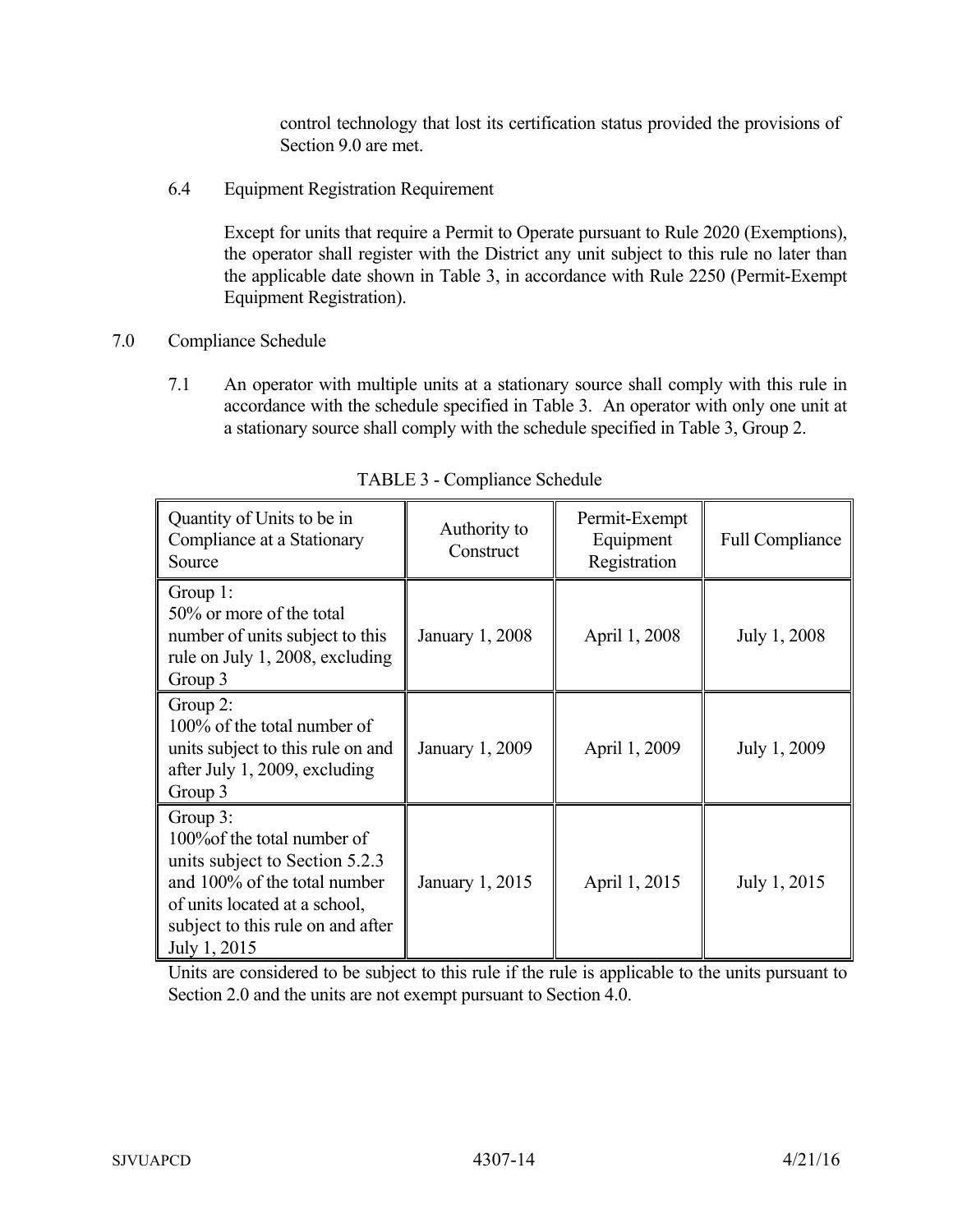- 7.2 As shown in Table 3, the column labeled:
	- 7.2.1 "Authority to Construct" identifies the date by which the operator shall submit an Application for Authority to Construct for each unit subject to this rule and which is required to have a Permit to Operate (PTO) pursuant to Rule 2020 (Exemptions).
	- 7.2.2 "Permit-Exempt Equipment Registration" identifies the date by which the owner or operator shall submit a complete Permit-Exempt Equipment Registration application for each unit subject to the registration requirements of Rule 2250 (Permit-Exempt Equipment Registration).
	- 7.2.3 "Full Compliance" identifies the date by which the owner shall demonstrate that each unit is in compliance with this rule regardless of whether the unit requires a Permit to Operate or a Permit-Exempt Equipment Registration.
- 7.3 Any unit that becomes subject to the emission limits of this rule as a result of exceeding the annual heat input limit specified in Section 5.2.1 or Section 5.2.2, shall be in compliance with the emission limits specified in Section 5.1 Table 1 on and after the date the annual heat input limit is exceeded.
- 7.4 When an existing unit, that is subject to Section 5.2, is replaced, the replacement unit shall be certified, according to Section 9.0, or source tested in accordance with the test methods in Section 6.2 to comply with the applicable emission limits specified in Section 5.1, on and after the date of initial operation.
- 8.0 Calculations
	- 8.1 All ppmv emission limits specified in Section 5.1 are referenced at dry stack gas conditions and 3.00 percent by volume stack gas oxygen. Emission concentrations shall be corrected to 3.00 percent oxygen as follows:

$$
[ppmNOx]_{corrected} = \frac{17.95\%}{20.95\% - [%O2]_{measured}} x [ppmNOx]_{measured}
$$
  
17.95%

- *measured*  $[ppmCO]_{corrected} = \frac{17.95\%}{20.95\% - [\%O2]_{measured}} \; x \; [ppmCO]$
- 8.2 All pounds per million Btu NOx emission rates shall be calculated as pounds of nitrogen dioxide per million Btu of heat input (hhv).
- 9.0 Equipment Certification Requirements
	- 9.1 To be considered for APCO certification, the manufacturer or operator shall comply with the following requirements:

*measured*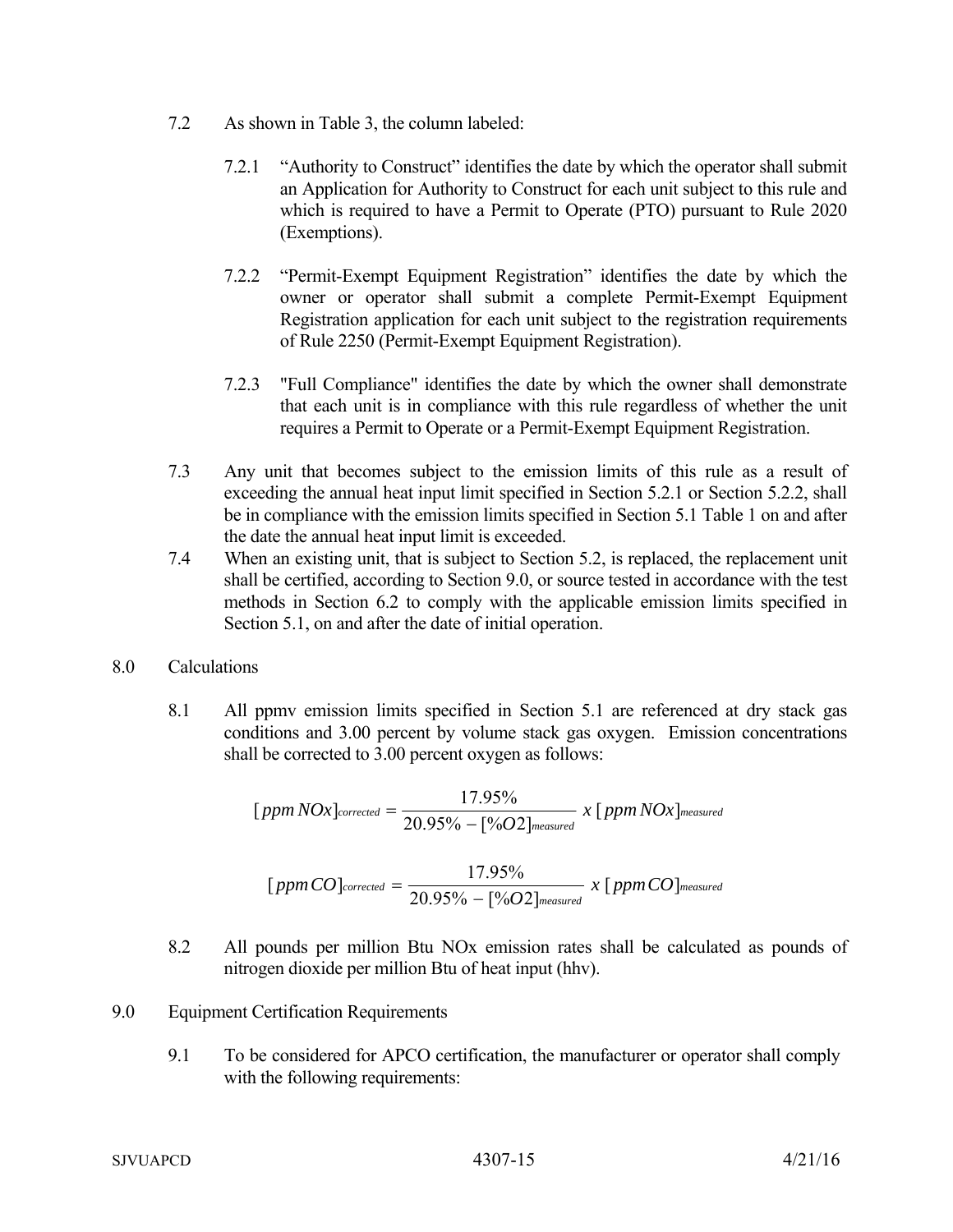- 9.1.1 Certification shall be based upon the emission source testing results of a specific unit, or a randomly selected unit of each model, or retrofit control technology.
- 9.1.2 A source testing protocol shall be submitted in accordance with the provisions of Rule 1081 (Source Sampling) for approval by the APCO prior to conducting the source test. The source testing protocol approved by the APCO shall be strictly adhered to during certification source testing.
- 9.1.3 Source testing shall be conducted over the range of operating parameters for which the unit(s) or retrofit control technology will be operated.
- 9.1.4 The source testing results shall demonstrate compliance with the emission limits of this rule for each model of unit(s), or retrofit control technology to be certified.
- 9.1.5 The source testing procedure and reports shall be prepared by an ARBapproved independent testing laboratory, and shall contain all the elements identified in the APCO-approved source testing protocol.
- 9.1.6 Source testing shall be conducted no more than 90 days prior to the date of submission of request for certification by the APCO.
- 9.2 The manufacturer or operator requesting certification shall submit to the APCO the following information:
	- 9.2.1 Copies of the source testing results conducted pursuant to the requirements of Section 9.1, and other pertinent technical data to demonstrate compliance with the emission limits of this rule.
	- 9.2.2 The applicant shall sign and date the statement attesting to the accuracy of all information in the statement.
	- 9.2.3 Name and address of the unit manufacturer or operator, brand name of the unit or retrofit control technology, model number, rated heat input as it appears in the unit nameplate, and description of model of unit(s), or retrofit control technology being certified.
- 9.3 The APCO will only approve an application for certification to the extent that the requirements of Sections 9.1 through 9.2 are met and the source testing results demonstrate that the emission limits of this rule are met.
- 9.4 The APCO-approved certification is valid only for the range of operating parameters for which certification is issued.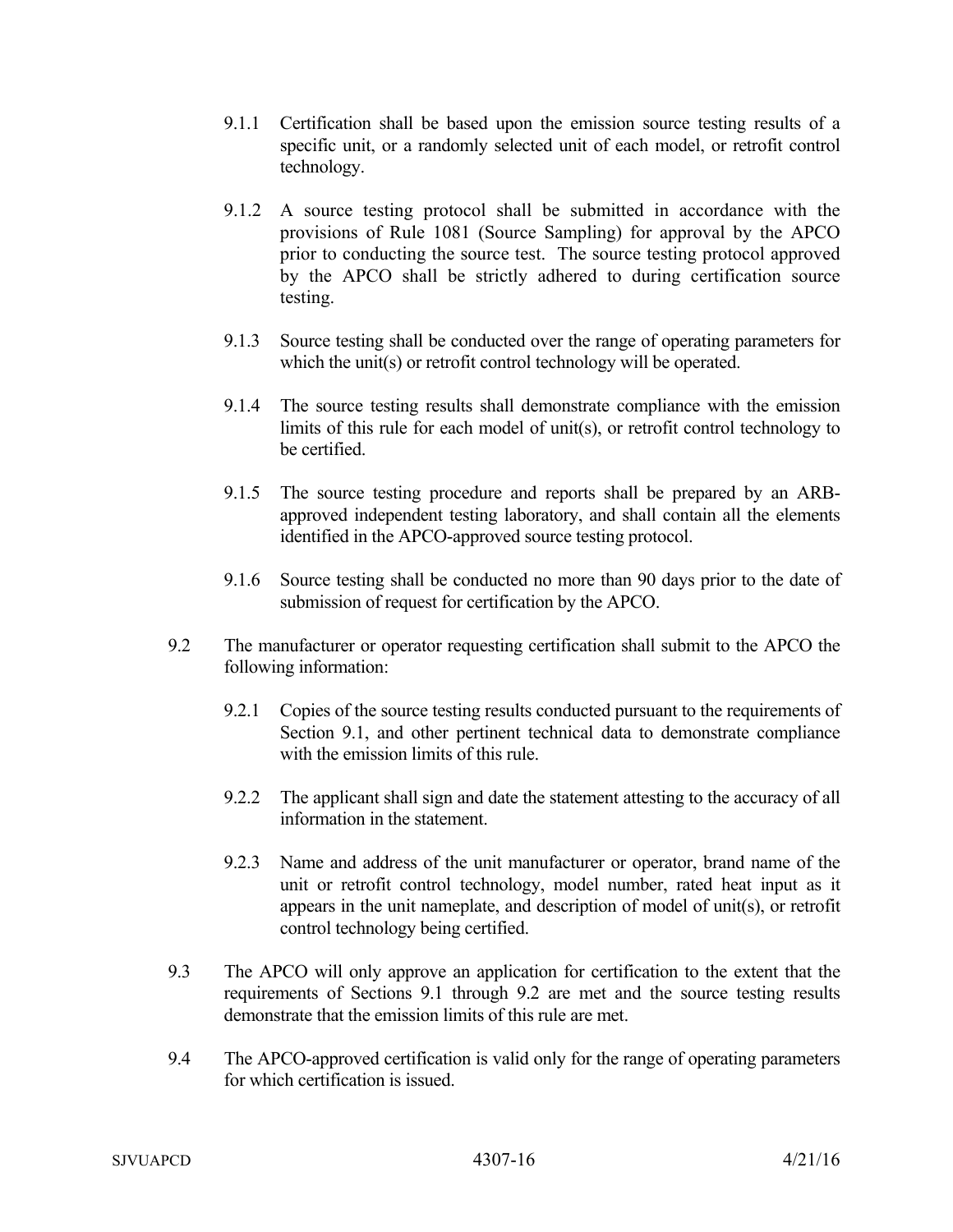- 9.5 A certified unit or a certified retrofit control technology that is operated outside the APCO-certified range of operating parameters shall lose its certification status. A unit or retrofit control technology that loses its certification status shall comply with the requirements of Section 6.3.3.
- 9.6 The APCO shall publish a list of certified units or certified retrofit control technology after the certification process is completed.